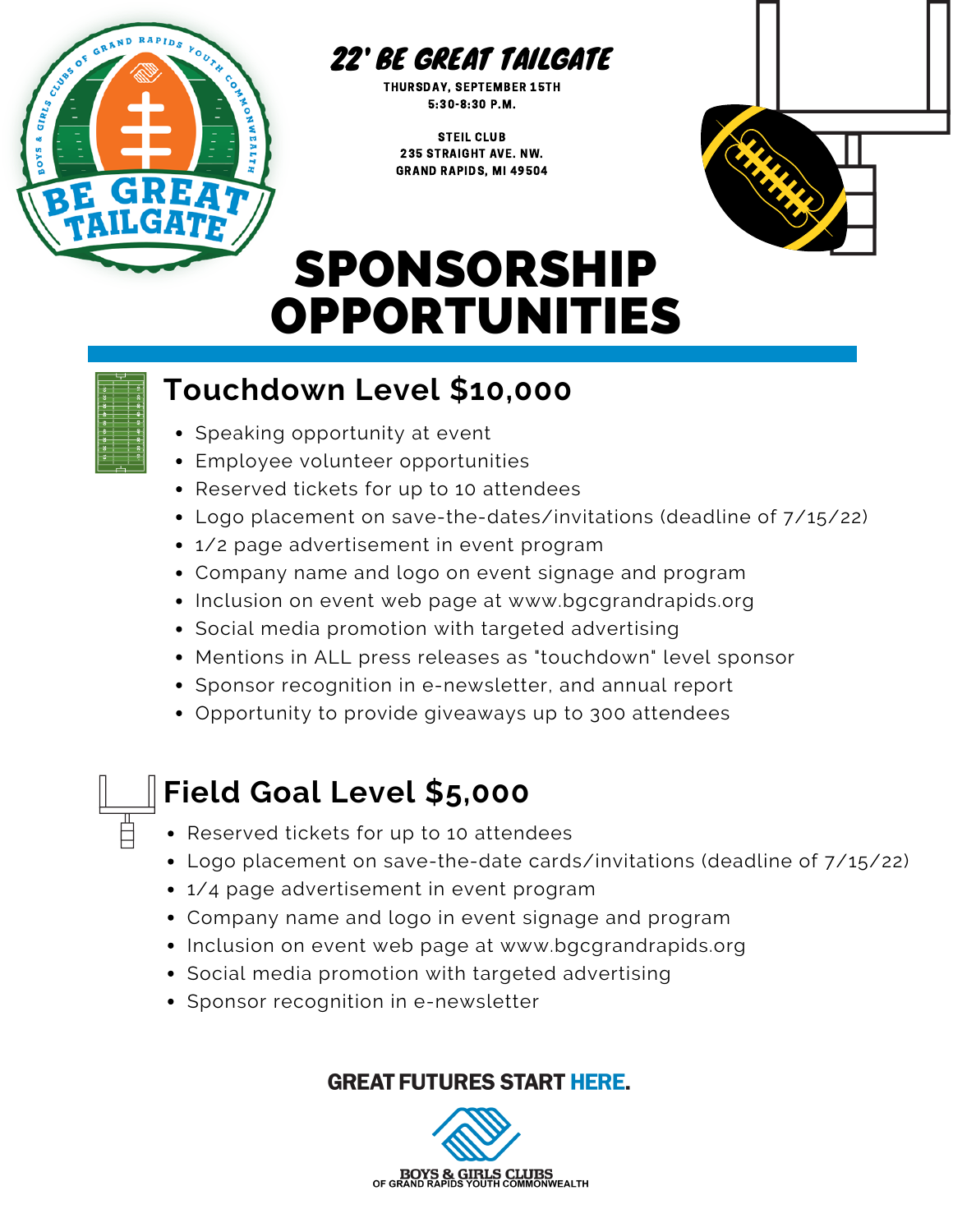



# SPONSORSHIP OPPORTUNITIES

### **Referee Level \$2,500**

- Reserved tickets for up to 10 attendees
- 1/4 page advertisement in event program
- Company name and logo on event signage and program
- Inclusion on event web page at www.bgcgrandrapids.org
- Social media promotion with targeted advertising
- Sponsor recognition in e-newsletter



### **Fan Level \$1,500**

- Reserved tickets for up to 10 attendees
- Company logo in program
- Sponsor recognition in e-newsletter
- Social media promotion with targeted advertising
- Inclusion on event web page at www.bgcgrandrapids.org



### **Football Level \$500**

- Reserved tickets for up to 4 attendees
- Company listed in program
- Sponsor recognition in e-newsletter
- Company listed on www.bgcgrandrapids.org

#### **GREAT FUTURES START HERE.**